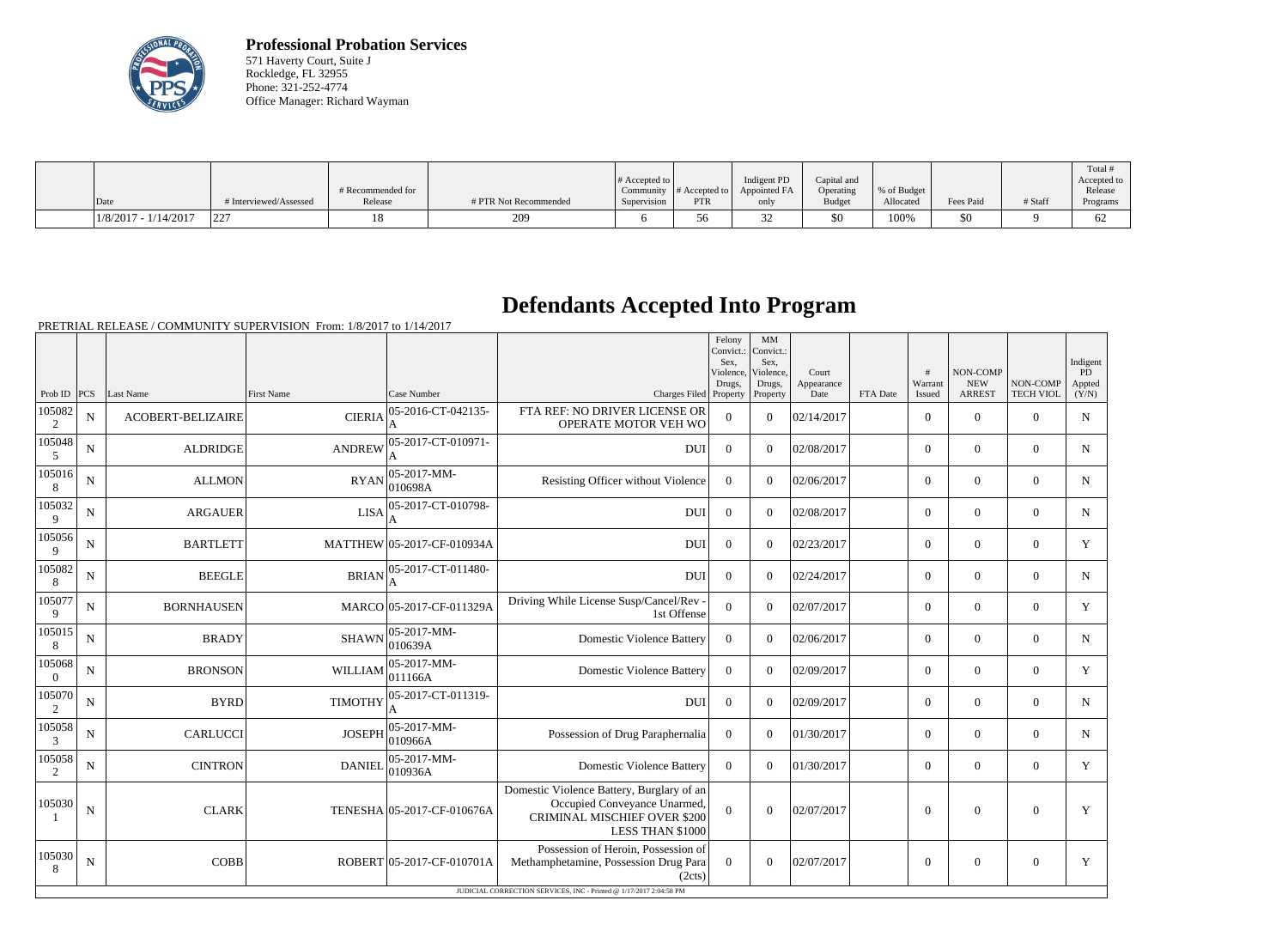## **Defendants Accepted Into Program**

|                          |             |                                      |                   |                             |                                                                                                                                                           | Felony<br>Convict.:<br>Sex, | MM<br>Convict.:<br>Sex, |                     |          |                  |                        |                  | Indigent     |
|--------------------------|-------------|--------------------------------------|-------------------|-----------------------------|-----------------------------------------------------------------------------------------------------------------------------------------------------------|-----------------------------|-------------------------|---------------------|----------|------------------|------------------------|------------------|--------------|
|                          |             |                                      |                   |                             |                                                                                                                                                           | Violence,<br>Drugs,         | Violence,<br>Drugs,     | Court<br>Appearance |          | Warrant          | NON-COMP<br><b>NEW</b> | NON-COMP         | PD<br>Appted |
| Prob ID<br>105058        | PCS         | Last Name                            | <b>First Name</b> | Case Number<br>05-2017-MM-  | Charges Filed Property<br>DUI (2nd Offense), Refusal to submit to                                                                                         |                             | Property                | Date                | FTA Date | Issued           | <b>ARREST</b>          | <b>TECH VIOL</b> | (Y/N)        |
| $\Omega$                 | ${\bf N}$   | <b>COOPER</b>                        | <b>CHARLES</b>    | 010983A                     | breath test                                                                                                                                               | $\overline{0}$              | $\overline{0}$          | 02/08/2017          |          | $\boldsymbol{0}$ | $\overline{0}$         | $\overline{0}$   | $\mathbf Y$  |
| 105031                   | $\mathbf N$ | <b>COSTELLO</b>                      |                   | JEANNE 05-2017-CF-010688A   | Poss Controlled Substance (3 cts),<br>Possession of Drug Paraphernalia,<br>Possession of Controlled Substance                                             | $\overline{0}$              | $\Omega$                | 01/31/2017          |          | $\theta$         | $\overline{0}$         | $\boldsymbol{0}$ | Y            |
| 105070<br>6              | $\mathbf N$ | <b>DAVIS</b>                         | <b>KIMBERLEY</b>  | 05-2017-CT-011304-          | <b>DUI</b>                                                                                                                                                | $\overline{0}$              | $\overline{0}$          | 02/09/2017          |          | $\boldsymbol{0}$ | $\overline{0}$         | $\overline{0}$   | $\mathbf N$  |
| 105028                   | $\mathbf N$ | <b>DAVIS</b>                         | PHILLIP           | $05-2017-MM$ -<br>010678A   | <b>Domestic Violence Battery</b>                                                                                                                          | $\overline{0}$              | $\overline{0}$          | 02/02/2017          |          | $\overline{0}$   | $\overline{0}$         | $\overline{0}$   | $\mathbf N$  |
| 105060<br>2              | $\mathbf N$ | <b>DEFRANZA</b>                      | <b>DIANNA</b>     | 05-2017-CT-011168-          | <b>DUI</b>                                                                                                                                                | $\overline{0}$              | $\theta$                | 02/08/2017          |          | $\boldsymbol{0}$ | $\overline{0}$         | $\overline{0}$   | $\mathbf N$  |
| 105057<br>9              | $\mathbf N$ | <b>DEVER</b>                         |                   | MARYANNE 05-2017-CT-010969A | DUI (2nd Offense)                                                                                                                                         | $\overline{0}$              | $\boldsymbol{0}$        | 02/06/2017          |          | $\overline{0}$   | $\overline{0}$         | $\overline{0}$   | Y            |
| 105077<br>8              | $\mathbf N$ | <b>DUMONT</b>                        | <b>TYE</b>        | 05-2017-MM-<br>011299A      | <b>Domestic Violence Battery</b>                                                                                                                          | $\overline{0}$              | $\overline{0}$          | 02/08/2017          |          | $\boldsymbol{0}$ | $\overline{0}$         | $\overline{0}$   | Y            |
| 105034                   | $\mathbf N$ | <b>EARL</b>                          | <b>CLARENCE</b>   | 05-2016-CT-048911-          | <b>DUI THIRD OFFENSE</b>                                                                                                                                  | $\overline{0}$              | $\overline{0}$          | 02/07/2017          |          | $\overline{0}$   | $\boldsymbol{0}$       |                  | $\mathbf N$  |
| 105067<br>8              | $\mathbf N$ | <b>FENTON</b>                        | <b>JESSIE</b>     | 05-2017-MM-<br>011145A      | <b>Domestic Violence Battery</b>                                                                                                                          | $\overline{0}$              | $\theta$                | 02/08/2017          |          | $\boldsymbol{0}$ | $\overline{0}$         | $\overline{0}$   | Y            |
| 105020<br>9              | $\mathbf N$ | <b>FRAZIER</b>                       |                   | REBECCA 05-2017-CT-010705A  | <b>DUI</b>                                                                                                                                                | $\overline{0}$              | $\boldsymbol{0}$        | 02/03/2017          |          | $\overline{0}$   | $\overline{0}$         | $\overline{0}$   | $\mathbf N$  |
| 105047<br>2              | $\mathbf Y$ | <b>FREEMAN</b>                       |                   | ELISHA 05-2017-CF-010794A   | <b>Domestic Violence Battery</b>                                                                                                                          | $\overline{0}$              | $\overline{0}$          | 02/07/2017          |          | $\boldsymbol{0}$ | $\overline{0}$         | $\overline{0}$   | $\mathbf Y$  |
| 105057                   | $\mathbf N$ | <b>GARDNER</b>                       | <b>JENNIFER</b>   | 05-2017-MM-<br>010965A      | <b>Domestic Violence Battery</b>                                                                                                                          | $\overline{0}$              | $\overline{0}$          | 02/09/2017          |          | $\overline{0}$   | $\overline{0}$         | $\overline{0}$   | Y            |
| 105015<br>6              | $\mathbf N$ | <b>GRAY</b>                          | <b>CODEE</b>      | 05-2017-MM-<br>010643A      | <b>Domestic Violence Battery</b>                                                                                                                          | $\overline{0}$              | $\overline{0}$          | 02/09/2017          |          | $\boldsymbol{0}$ | $\overline{0}$         | $\overline{0}$   | Y            |
| 105046<br>$\gamma$       | $\mathbf N$ | <b>GRIER</b>                         |                   | NATHAN 05-2017-CF-010793A   | Aggravated Assault With Deadly Weapon<br>Expose Sexual Organ, Disorderly<br>Intoxication                                                                  | $\boldsymbol{0}$            | $\boldsymbol{0}$        | 02/07/2017          |          | $\boldsymbol{0}$ | $\overline{0}$         | $\overline{0}$   | N            |
| 105016                   | $\mathbf Y$ | <b>GUERRA</b>                        |                   | ERNESTO 05-2017-CT-010655A  | DUI                                                                                                                                                       | $\overline{0}$              | $\theta$                | 01/30/2017          |          | $\overline{0}$   | $\overline{0}$         | $\overline{0}$   | $\mathbf N$  |
| 105031<br>8              | ${\bf N}$   | <b>HANKINS</b>                       | <b>LINDSAY</b>    | $05-2017-MM$ -<br>010665A   | DUI, DUI with Property Damage, Reckless<br>Driving, Use/Poss Drug Paraphernalia (2<br>cts), Driving While License Suspended<br>Revoked Cancel w/Knowledge | $\overline{0}$              | $\theta$                | 02/06/2017          |          | $\overline{0}$   | $\overline{0}$         | $\overline{0}$   | Y            |
| 105029<br>$\overline{0}$ | ${\bf N}$   | <b>HARRIS</b>                        |                   | NICHOLAS 05-2017-CT-010683A | <b>DUI</b>                                                                                                                                                | $\overline{0}$              | $\theta$                | 02/07/2017          |          | $\overline{0}$   | $\overline{0}$         | $\overline{0}$   | $\mathbf Y$  |
| 105082<br>$\overline{4}$ | ${\bf N}$   | <b>HAWLEY</b>                        | WILLIAM           | 05-2017-CT-011468-          | <b>DUI</b>                                                                                                                                                | $\mathbf{0}$                | $\boldsymbol{0}$        | 01/30/2017          |          | $\overline{0}$   | $\overline{0}$         | $\overline{0}$   | $\mathbf Y$  |
| 105082<br>6              | ${\bf N}$   | <b>HERNANDEZ</b><br><b>CARABALLO</b> | <b>LILLIAN</b>    | 05-2016-CT-051848-          | FTA REF: DRIVING WHILE LIC SUSP<br>REV CANC KNOWLEDGE                                                                                                     | $\boldsymbol{0}$            | $\theta$                | 01/23/2017          |          | $\overline{0}$   | $\overline{0}$         | $\overline{0}$   | Y            |
| 105015<br>5              | ${\bf N}$   | <b>HUDSON</b>                        | <b>SALENA</b>     | 05-2017-MM-<br>010646A      | <b>Domestic Violence Battery</b>                                                                                                                          | $\overline{0}$              | $\theta$                | 02/06/2017          |          | $\overline{0}$   | $\overline{0}$         | $\overline{0}$   | Y            |
| 105077<br>6              | Y           | <b>HUGHEY</b>                        | <b>STEPHEN</b>    | 05-2017-MM-<br>011291A      | <b>Domestic Violence Battery</b>                                                                                                                          | $\overline{0}$              | $\overline{0}$          | 02/02/2017          |          | $\boldsymbol{0}$ | $\overline{0}$         | $\boldsymbol{0}$ | $\mathbf N$  |
|                          |             |                                      |                   |                             | JUDICIAL CORRECTION SERVICES, INC - Printed @ 1/17/2017 2:04:58 PM                                                                                        |                             |                         |                     |          |                  |                        |                  |              |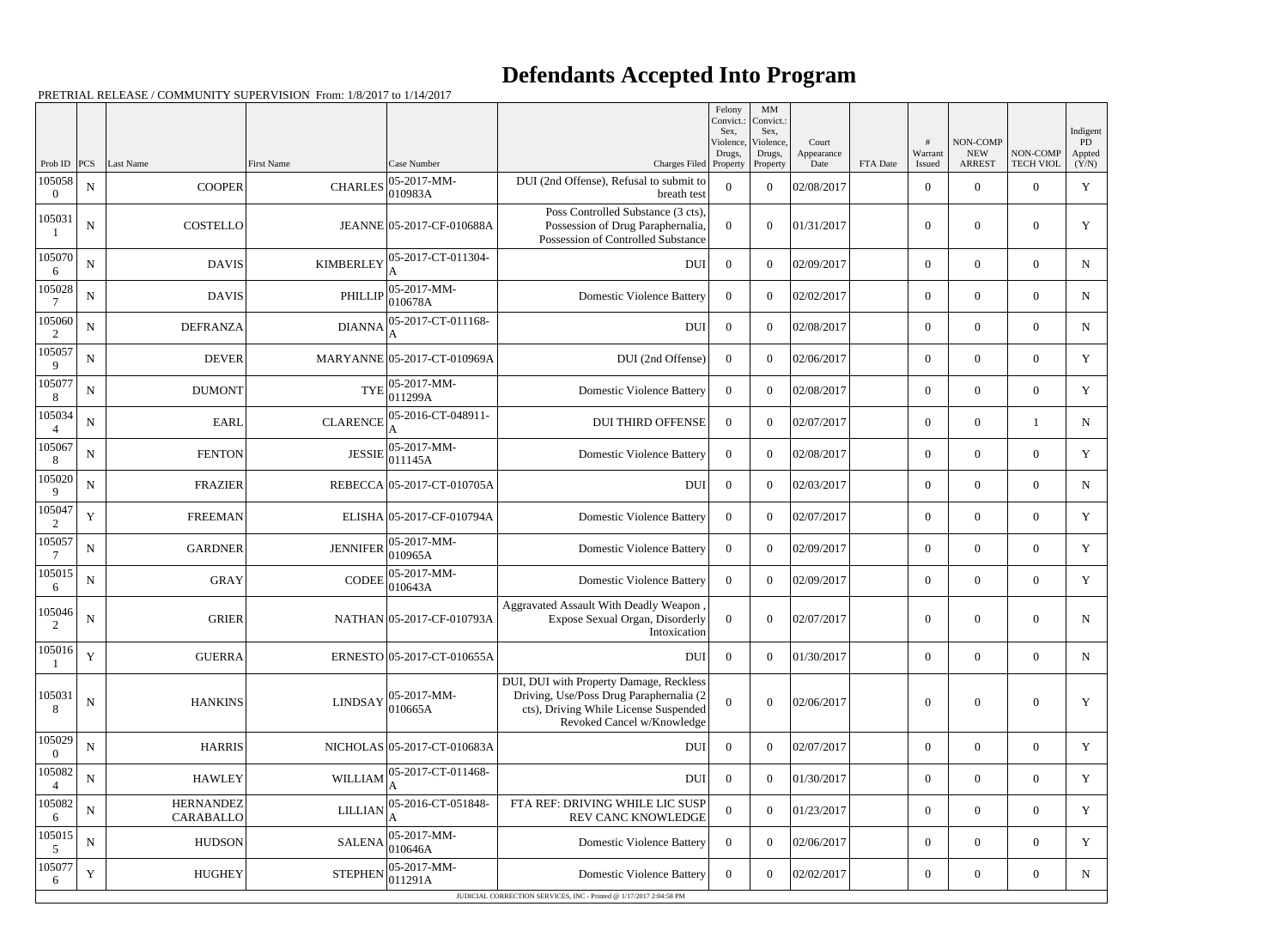## **Defendants Accepted Into Program**

|                          |                    |                                       |                                    |                                                      |                                                                                                          | Felony<br>Convict.:<br>Sex. | MM<br>Convict.:<br>Sex, |                     |          |                            |                                 |                              | Indigent             |
|--------------------------|--------------------|---------------------------------------|------------------------------------|------------------------------------------------------|----------------------------------------------------------------------------------------------------------|-----------------------------|-------------------------|---------------------|----------|----------------------------|---------------------------------|------------------------------|----------------------|
|                          |                    |                                       |                                    |                                                      |                                                                                                          | Violence,<br>Drugs,         | Violence,<br>Drugs,     | Court<br>Appearance |          | #<br>Warrant               | NON-COMP<br><b>NEW</b>          | NON-COMP                     | <b>PD</b><br>Appted  |
| Prob ID<br>105070        | PCS<br>$\mathbf N$ | <b>Last Name</b><br><b>JEAN-MARIE</b> | <b>First Name</b><br><b>JEREMY</b> | Case Number<br>05-2017-CT-011312-                    | Charges Filed Property<br>DUI                                                                            | $\overline{0}$              | Property<br>$\theta$    | Date<br>02/09/2017  | FTA Date | Issued<br>$\boldsymbol{0}$ | <b>ARREST</b><br>$\overline{0}$ | <b>TECH VIOL</b><br>$\Omega$ | (Y/N)<br>$\mathbf N$ |
| $\Omega$<br>105077       | $\mathbf N$        | <b>JORDAN</b>                         | <b>JENNIFER</b>                    | 05-2017-MM-                                          | Battery Dating Violence, Resisting Officer                                                               | $\Omega$                    | $\theta$                | 02/06/2017          |          | $\boldsymbol{0}$           | $\overline{0}$                  | $\overline{0}$               | Y                    |
| 105077                   |                    |                                       |                                    | 011305A                                              | without Violence<br>Burglary Of An Unoccupied Dwelling                                                   |                             |                         |                     |          |                            |                                 |                              |                      |
|                          | $\mathbf N$        | <b>KESTEL</b>                         |                                    | KEVIN 05-2017-CF-011300A                             | <b>Grand Theft</b>                                                                                       | $\Omega$                    | $\theta$                | 02/07/2017          |          | $\boldsymbol{0}$           | $\overline{0}$                  | $\overline{0}$               | $\mathbf Y$          |
| 105014<br>6              | $\mathbf N$        | <b>KOUBEK</b>                         | <b>ANDREW</b>                      | 05-2017-MM-<br>010647A                               | Retail Petit Theft                                                                                       | $\overline{0}$              | $\overline{0}$          | 02/20/2017          |          | $\overline{0}$             | $\overline{0}$                  | $\overline{0}$               | N                    |
| 105015                   | Y                  | <b>MATHIS</b>                         | <b>DOMINIQUE</b>                   | 05-2017-MM-<br>010657A                               | <b>Domestic Violence Battery</b>                                                                         | $\overline{0}$              | $\theta$                | 02/06/2017          |          | $\boldsymbol{0}$           | $\overline{0}$                  | $\Omega$                     | Y                    |
| 105082                   | $\mathbf N$        | <b>MULCAHY</b>                        |                                    | 05-2017-MM-<br>SHAWN 011459A, 05-2017-<br>MM-011495A | DUI, Possession of less than 20 grams of<br>Cannabis, USE OR POSSESSION OF<br>DRUG PARAPHERNALIA (2 CTS) | $\overline{0}$              | $\overline{0}$          | 02/09/2017          |          | $\overline{0}$             | $\overline{0}$                  | $\theta$                     | N                    |
| 105047<br>8              | $\mathbf N$        | <b>NOCERA</b>                         | <b>GIUSEPPE</b>                    | 05-2017-MM-<br>010797A                               | <b>Domestic Violence Battery</b>                                                                         | $\overline{0}$              | $\theta$                | 02/02/2017          |          | $\mathbf{0}$               | $\overline{0}$                  | $\overline{0}$               | $\mathbf N$          |
| 105032                   | Y                  | <b>PENNELLA</b>                       |                                    | NICHOLAS 05-2016-CF-048687A                          | Possession of Drug Paraphernalia                                                                         | $\overline{0}$              | $\overline{0}$          | 01/19/2017          |          | $\overline{0}$             | $\overline{0}$                  | $\theta$                     | N                    |
| 105014<br>5              | $\mathbf N$        | <b>PETER</b>                          |                                    | DARIEN 05-2017-CT-010697A                            | DUI                                                                                                      | $\overline{0}$              | $\theta$                | 02/07/2017          |          | $\mathbf{0}$               | $\overline{0}$                  | $\overline{0}$               | N                    |
| 105048                   | $\mathbf N$        | <b>QUOLAS</b>                         |                                    | MICHAEL 05-2017-CT-010975A                           | <b>DUI</b>                                                                                               | $\overline{0}$              | $\theta$                | 02/08/2017          |          | $\mathbf{0}$               | $\overline{0}$                  | $\Omega$                     | N                    |
| 105056<br>3              | $\mathbf N$        | <b>REVETT</b>                         | <b>JADE</b>                        | 05-2017-MM-<br>010968-A                              | False Report of Crime                                                                                    | $\overline{0}$              | $\theta$                | 01/30/2017          |          | $\mathbf{0}$               | $\overline{0}$                  | $\overline{0}$               | $\mathbf N$          |
| 105032<br>3              | $\mathbf N$        | <b>ROCKWOOD</b>                       |                                    | ANNETTE 05-2017-CF-010711A                           | Possession of Drug Paraphernalia                                                                         | $\overline{0}$              | $\overline{0}$          | 02/07/2017          |          | $\overline{0}$             | $\overline{0}$                  | $\theta$                     | Y                    |
| 105058                   | $\mathbf N$        | RUDD                                  |                                    | BILLY 05-2017-CF-010953A                             | Possession of Drug Paraphernalia                                                                         | $\overline{0}$              | $\theta$                | 02/07/2017          |          | $\overline{0}$             | $\overline{0}$                  | $\overline{0}$               | Y                    |
| 105058                   | N                  | <b>SHELTON</b>                        |                                    | JON 05-2017-CF-010956A                               | <b>DUI FELONY THIRD OR</b><br>SUBSEQUENT OFFENSE                                                         | $\overline{0}$              | $\theta$                | 02/07/2017          |          | $\overline{0}$             | $\overline{0}$                  | $\overline{0}$               | Y                    |
| 105076<br>9              | ${\bf N}$          | <b>SHEPPARD</b>                       |                                    | SHANNON 05-2017-CF-011292A                           | CRIMINAL MISCHIEF \$1000 OR MORE                                                                         | $\overline{0}$              | $\overline{0}$          | 02/07/2017          |          | $\boldsymbol{0}$           | $\overline{0}$                  | $\mathbf{0}$                 | N                    |
| 105067<br>6              | Y                  | <b>SHUFELT</b>                        |                                    | DANIEL 05-2017-CT-011159A                            | DUI BAL .15 OR ABOVE OR PERSON<br>U/18 1ST CONV                                                          | $\overline{0}$              | $\overline{0}$          | 02/08/2017          |          | $\boldsymbol{0}$           | $\overline{0}$                  | $\overline{0}$               | N                    |
| 105016<br>$\overline{0}$ | ${\bf N}$          | SOSA                                  | <b>MELISSA</b>                     | 05-2017-MM-<br>010652A                               | <b>Domestic Violence Battery</b>                                                                         | $\overline{0}$              | $\overline{0}$          | 02/06/2017          |          | $\boldsymbol{0}$           | $\overline{0}$                  | $\overline{0}$               | N                    |
| 105067<br>9              | ${\bf N}$          | <b>STEDMAN</b>                        |                                    | COREY 05-2017-CT-011164A                             | DUI, Reckless Driving                                                                                    | $\overline{0}$              | $\overline{0}$          | 02/06/2017          |          | $\mathbf{0}$               | $\overline{0}$                  | $\overline{0}$               | Y                    |
| 105032<br>$\Omega$       | $\mathbf N$        | <b>STEVENSON</b>                      | <b>PATRICIA</b>                    | 05-2017-MM-<br>010680A                               | <b>Domestic Violence Battery</b>                                                                         | $\overline{0}$              | $\overline{0}$          | 02/02/2017          |          | $\overline{0}$             | $\overline{0}$                  | $\overline{0}$               | Y                    |
| 105045                   | ${\bf N}$          | <b>STEVENSON</b>                      | <b>PATRICIA</b>                    | 05-2017-MM-<br>010841A                               | Violation of Condition of Release-<br>Domestic Violence                                                  | $\theta$                    | $\overline{0}$          | 02/02/2017          |          | $\boldsymbol{0}$           | $\overline{0}$                  | $\overline{0}$               | Y                    |
| 105016                   | ${\bf N}$          | <b>TAFOYA</b>                         | WILLIAM                            | 05-2017-MM-<br>010699A                               | Resisting Officer without Violence                                                                       | $\overline{0}$              | $\overline{0}$          | 02/06/2017          |          | $\boldsymbol{0}$           | $\overline{0}$                  | $\overline{0}$               | N                    |
| 105046<br>9              | $\mathbf N$        | <b>THERMIDOR</b>                      |                                    | LARRY 05-2017-CF-010796A                             | Domestic Violence Battery, False<br>Imprisonment                                                         | $\overline{0}$              | $\mathbf{0}$            | 01/31/2017          |          | $\boldsymbol{0}$           | $\overline{0}$                  | $\overline{0}$               | N                    |
|                          |                    |                                       |                                    |                                                      | JUDICIAL CORRECTION SERVICES, INC - Printed @ 1/17/2017 2:04:58 PM                                       |                             |                         |                     |          |                            |                                 |                              |                      |